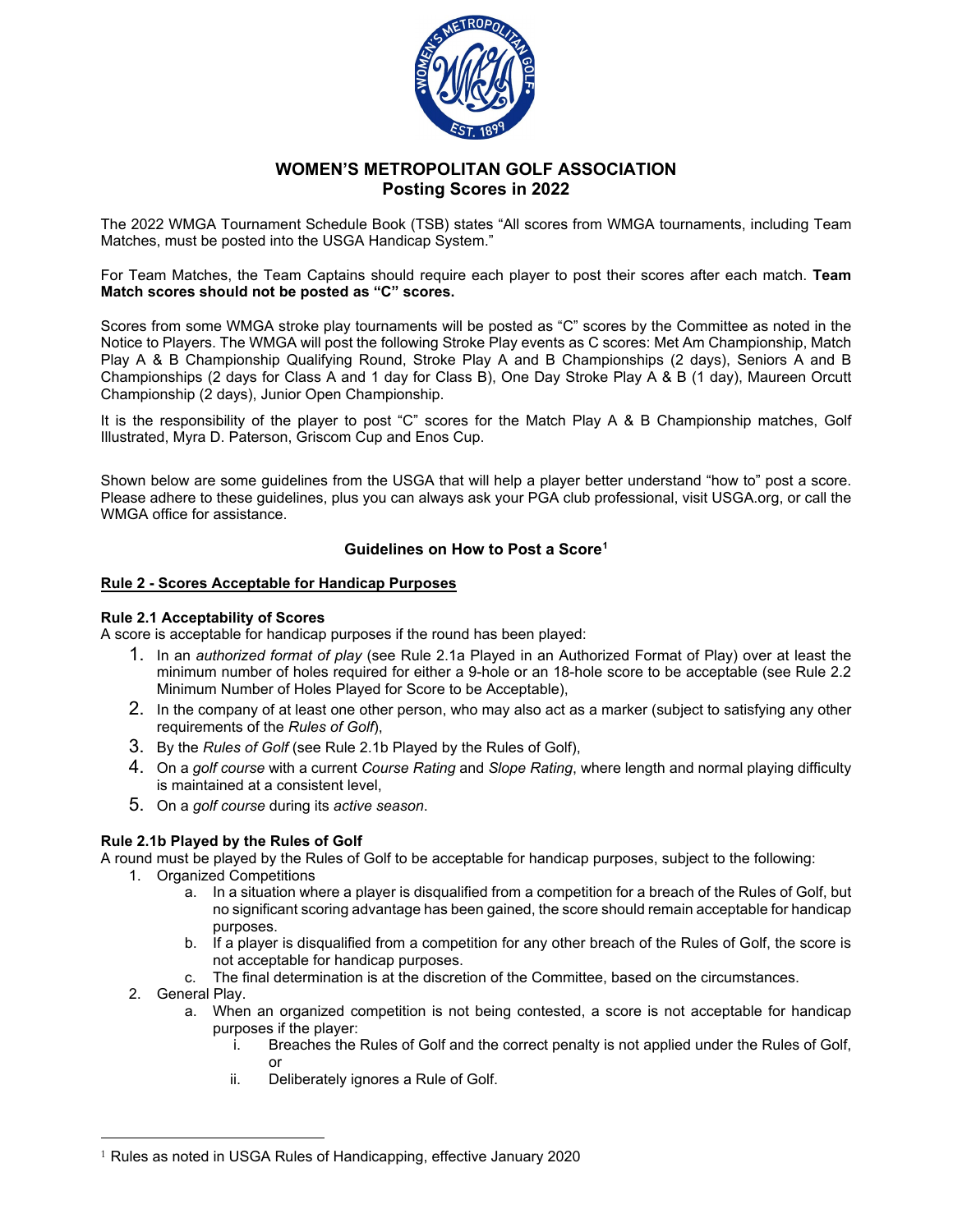Note: Where a player follows the provisions set down in a Model Local Rule, even when the Committee in charge of the course has not adopted that Model Local Rule, the score may still be acceptable for handicap purposes. The same situation applies where a player is in breach of a Model Local Rule that has been adopted by the Committee.

#### **Rule 2.2 Minimum Number of Holes Played for Score to be Acceptable**

#### **Rule 2.2a For an 18-hole Score**

For an 18-hole score to be acceptable for handicap purposes, a minimum of 14 holes must be played.

If a player plays more than 9 holes but fewer than 14, all surplus hole scores are disregarded, and a 9-hole acceptable score must be submitted.

Note: An acceptable 9-hole score must be played over 9 holes with a current Course Rating and Slope Rating. When a score is scaled back to a 9-hole acceptable score, it must be combined with another acceptable 9-hole score to create an 18-hole score.

#### **Rule 2.2b For a 9-hole Score**

For a 9-hole score to be acceptable for handicap purposes, a minimum of 7 holes must be played. If a player has not recorded a score on at least the minimum number of holes required for a 9-hole score, the score is not acceptable for handicap purposes.

#### **A hole is considered to have been played if it has been started.**

#### **Rule 3 - Adjustment of Hole Scores**

# **Rule 3.1b Maximum Hole Score for Handicap Purposes**

For a player with an established Handicap Index, the maximum score for each hole played is limited to a net double bogey, calculated as follows:



(\*or minus any handicap stroke(s) that a plus handicap player gives back on that hole.)

# **Rule 3.2 When a Hole is Not Played**

There are various circumstances that may result in a round not being completed and some holes not being played. For example, due to:

- Fading light or bad weather,
- Player injury or illness,
- A match finishing before the final hole, or
- A hole being declared out of play by the Committee for maintenance or reconstruction purposes.

A score may only be used for handicap purposes if, among other things, the round has been played over at least the minimum number of holes required for either a 9-hole or an 18-hole score to be acceptable.

Where the minimum number of holes has been completed and the reason for a player not playing a hole is valid, the player must use the following table to produce either a 9-hole or 18-hole score:

| Number of holes played | Scaling up                | Score(s) to record for holes not<br>played |
|------------------------|---------------------------|--------------------------------------------|
| At least 7 holes       | Scale up to 9-hole score  | Add net par                                |
| At least 14 holes      | Scale up to 18-hole score | Add net par                                |

If the reason for a player not playing a hole, or holes, is considered invalid, the Handicap Committee may consider applying a penalty score (see Rule [7.1b Applying a Penalty Score\)](https://www.usga.org/content/usga/home-page/handicapping/roh/Content/rules/7%201%20Handicap%20Committee.htm).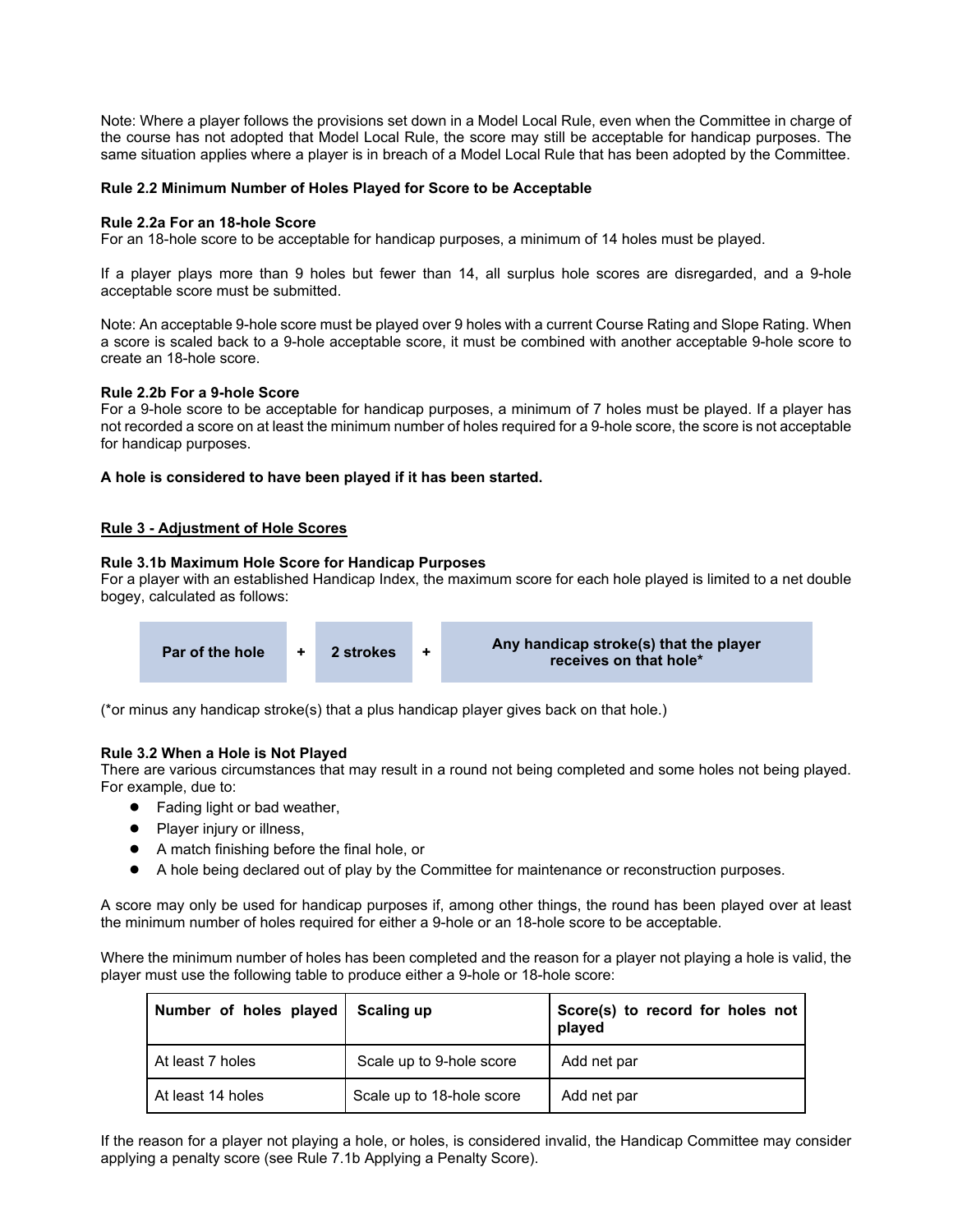Note: The player's full, unrestricted Course Handicap should be used for all applications of net par. For this procedure, the Course Handicap is rounded to the nearest whole number.

Note: Unless otherwise specified by the Committee, when a player with a plus Playing Handicap is required to give strokes back to the golf course, this commences at the hole with stroke index 18 and works backwards. Therefore, a player with a +3 Playing Handicap will give strokes back to the golf course at holes with stroke index 18, 17 and 16.

The net par hole score is calculated by subtracting the stroke given back to the course from the par of the hole. For example:

| Par of the Hole |   | <b>Stroke Given Back to the Course</b> |          | <b>Net Par Hole Score</b> |
|-----------------|---|----------------------------------------|----------|---------------------------|
|                 | - |                                        | $\equiv$ |                           |

If the outcome of a competition has been decided before all holes have been completed and the player decides to play any of the remaining holes, the actual scores for those remaining holes must be recorded.

# **Rule 3.3 When a Hole is Started But Player Does Not Hole Out**

There are various circumstances that might result in a player starting a hole but not holing out. For example, when:

- The result of the hole has already been decided,
- A hole has been conceded in match play,
- A player's partner has already posted a better score in a Four-Ball format and the player picks up, or
- A player has already reached their net double bogey limit on a specific hole.

When a player starts a hole but does not hole out for a valid reason, subject to other provisions set out within the Rules of Handicapping, the player must record their most likely score or net double bogey, whichever is lower, as appropriate for the situation and depending on the format of play.

The most likely score is:

- The number of strokes already taken to reach a position on a hole, plus
- The number of strokes the player would most likely require to complete the hole from that position, plus
- Any penalty strokes incurred during play of the hole.

Most likely scores should be determined on any hole in accordance with the following guidelines:

| <b>Position of the Ball</b>                                                         | <b>Strokes to be Added</b>                                                                                                             |  |  |
|-------------------------------------------------------------------------------------|----------------------------------------------------------------------------------------------------------------------------------------|--|--|
| If the ball lies on the putting green, and is<br>no more than 5 feet from the hole: | Add one additional stroke.                                                                                                             |  |  |
| If the ball lies between 5 feet and 20 yards<br>from the hole:                      | Add 2 or 3 additional strokes, depending on the<br>position of the ball, the difficulty of the green and<br>the ability of the player. |  |  |
| If the ball lies more than 20 yards from the<br>hole:                               | Add 3 or 4 additional strokes, depending on the<br>position of the ball, the difficulty of the green and<br>the ability of the player. |  |  |